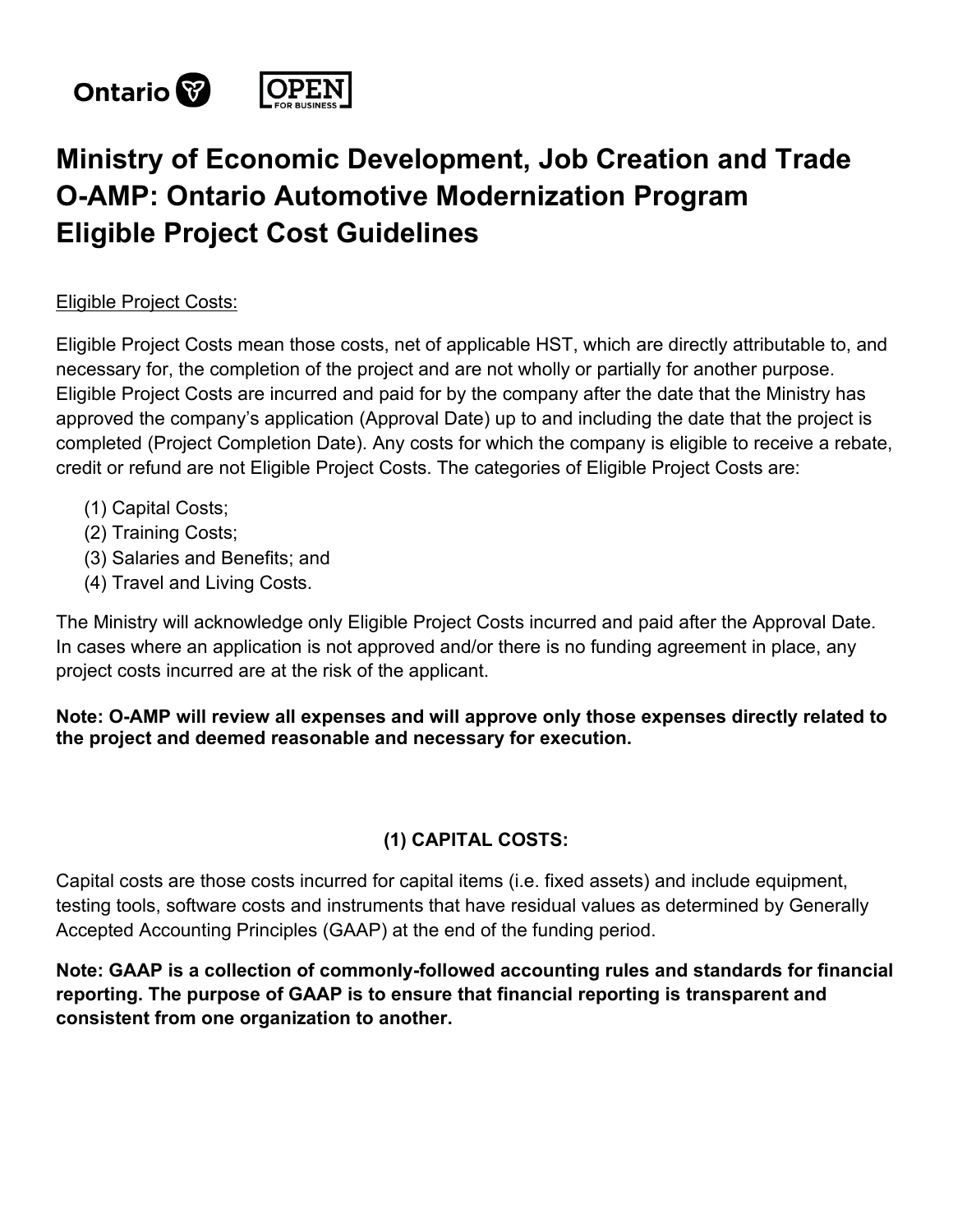

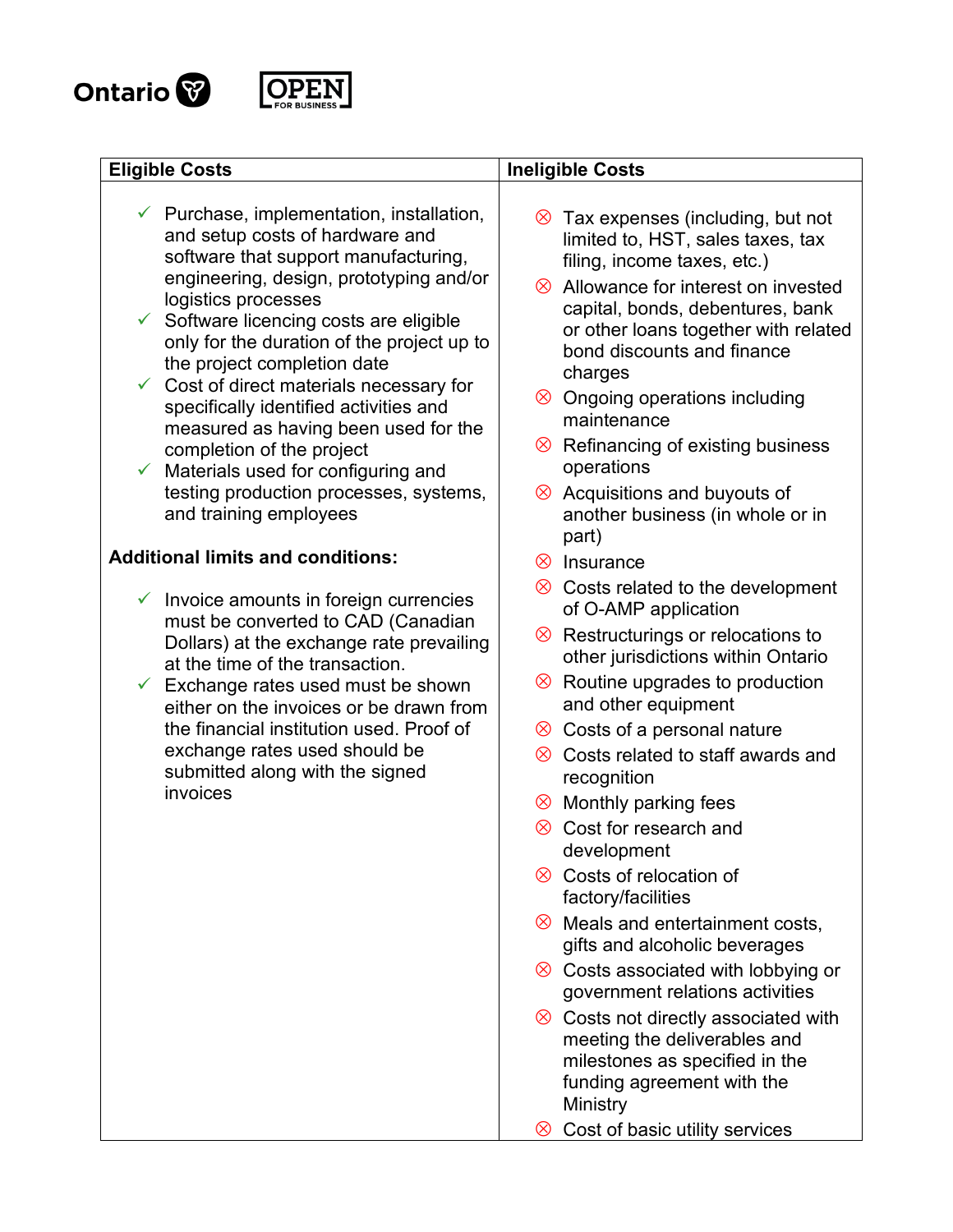



| $\otimes$ Tangible capital costs such as, but<br>not limited to, land, buildings,<br>vehicles, equipment such as<br>storage cabinets, tool cribs,<br>forklifts, shelving, tooling,<br>telephones, carts and any other<br>equipment that is not related to<br>technology adoption |
|----------------------------------------------------------------------------------------------------------------------------------------------------------------------------------------------------------------------------------------------------------------------------------|
| $\otimes$ Infrastructure costs (e.g. building<br>and facilities)                                                                                                                                                                                                                 |
| ia Costs related to research and<br>development activities                                                                                                                                                                                                                       |

### **(2)TRAINING COSTS:**

| <b>Eligible Costs</b>                                                                                                                                                                                                                                                                                                                                                       | <b>Ineligible Costs</b>                                                                                                                                                                                   |
|-----------------------------------------------------------------------------------------------------------------------------------------------------------------------------------------------------------------------------------------------------------------------------------------------------------------------------------------------------------------------------|-----------------------------------------------------------------------------------------------------------------------------------------------------------------------------------------------------------|
| $\checkmark$ Costs involved in providing personnel<br>with training and/or development in<br>novel techniques required for the<br>project for their role(s)<br>$\checkmark$ Staff hours charged by non-<br>management employees<br>$\checkmark$ Sub-contractor and consultant fees<br>(must be associated with LEAN<br>Mentorship/specialized expertise<br>related to LEAN) | $\otimes$ Meals and entertainment costs, gifts<br>and alcoholic beverages<br>$\otimes$ Payments made to management<br>(Directors, business heads, CXOs, etc.)<br>for any time or activity toward training |

## **(3) SALARIES AND BENEFITS:**

| <b>Eligible Costs</b>                                                                                                                                                                                                                                                                                                                                                                                                      | <b>Ineligible Costs</b>                                                                                                                                                            |
|----------------------------------------------------------------------------------------------------------------------------------------------------------------------------------------------------------------------------------------------------------------------------------------------------------------------------------------------------------------------------------------------------------------------------|------------------------------------------------------------------------------------------------------------------------------------------------------------------------------------|
| $\checkmark$ Incremental salary and benefits for<br>employees of the company working<br>on the project activities, to a maximum<br>specified in the funding agreement<br>with the Ministry (position and<br>employment status must be specified)<br>$\checkmark$ Hourly wages for training for<br>employees who are not part of<br>company management team<br>$\checkmark$ External third-party training provider<br>costs | in Costs related to proposal<br>development (including staff and<br>consultants)<br>Management salaries, including any<br>$\otimes$<br>activity related to managing the<br>project |